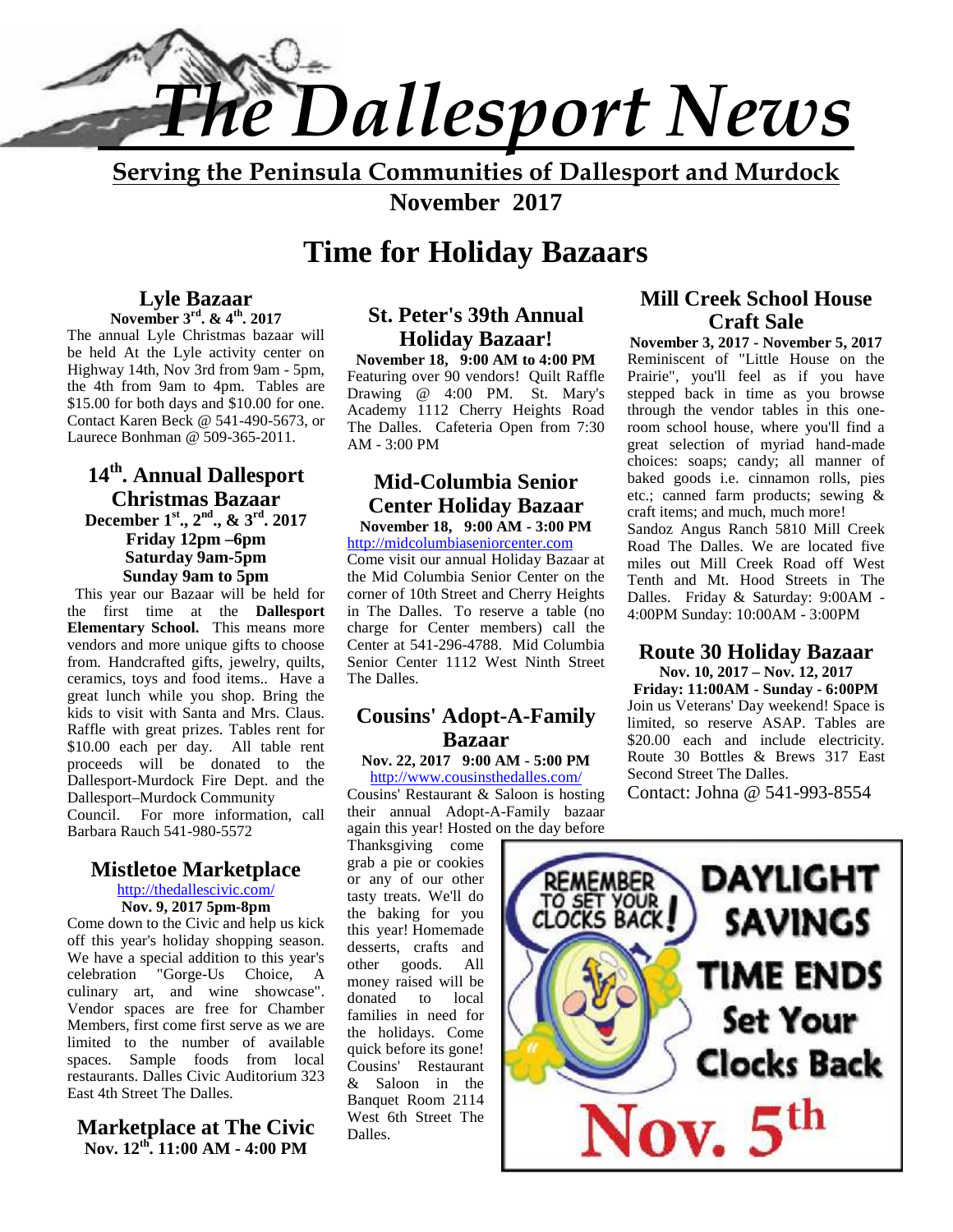# **Book Report By Judy Bane**

**"Inside the Obriens" by Lisa Genova** From award-winning, *New York Times* best-selling author Lisa Genova comes a powerful new novel that does for Huntington's disease what her debut *Still Alice* did for Alzheimer's.

Joe O'Brien is a 44-year-old Boston police officer from the Irish Catholic neighborhood of Charlestown, Massachusetts. A devoted husband, a proud father of four children in their 20s, and a respected, seasoned law enforcement officer, Joe begins experiencing bouts of disorganized<br>thinking, uncharacteristic temper uncharacteristic temper outbursts, and strange, involuntary movements. He initially attributes these episodes to aging and the cumulative physical and psychological stress of his job, but as these symptoms worsen, he  $\frac{100}{8600}$ agrees to see a neurologist and is handed a diagnosis that will change his and his family's lives forever: Huntington's disease.

Huntington's is a lethal neurodegenerative disease with no treatment and no cure. And it is genetic. Each of Joe's four children has a 50 percent chance of inheriting their father's disease, and a simple blood test can reveal their genetic fate. While watching their potential futures in their father's escalating symptoms, the children struggle with the questions this test imposes on their young adult lives, including his youngest, 21-year-old Katie. Does she want to know? What if she's gene positive? Can she live with the constant anxiety of not knowing?

As Joe's symptoms worsen, and he's eventually stripped of his badge and more, he struggles to maintain his identity and sense of purpose. How can he find hope in a situation that feels hopeless? How can he find courage without any armor or weapons? What else might he be able to pass down to his children other than a fatal disease? Where is the honor in living and dying with Huntington's?

# **Columbia River Indian Autumn**

Don't miss Columbia River Indian Autumn, Saturday, **November 4, 2017 from 9 a.m. to 5 p.m**. at Columbia Gorge Discovery Center, 5000 Discovery Drive, The Dalles. Admission is free, and features artisans, musicians and vendors from our regional Native American community.

 The programming will include flute music by Foster Kalama, tule mat making demonstrations by Taaw-lee- Winch, traditional Indian games and drumming with Jefferson Greene, a Northwest Twined Pouch workshop with Pat Courtney Gold, and several Native vendors will be on hand with exquisite beadwork, jewelry, and hand made crafts.

 Enjoy a traditional Native American Salmon bake, beginning at 12 noon. The \$15 luncheon will include side salads. In addition, Indian Fry Bread prepared by the Kalama family will be available.

For more information call 541-296- 8600 ext. 201, or visit www.gorgediscovery.org

#### **Sasquatch and Spirituality November 10, 2017**

Join Mel Skahan, for a Native American Perspective at Columbia Gorge Discovery Center and Museum, 5000 Discovery Drive, The Dalles, Oregon. Skahan will be joined by the Bigfoot Beast Mode Show crew from KYNR Yakama Nation radio, and special guest Bob Gimlin. Tickets for the 6 p.m. dinner and program are \$19, the 7 p.m. program only is \$5. Purchase tickets by November 8. For tickets and information call 541-296-8600 ext. 201, or visit www.gorgediscovery.org

## **Author Kelly Carlos Meet & Greet Nov. 4, 2017 3pm-5pm**

#### http://www.redroadbooks.com

Come meet author Kelly Carlos and illustrator Jose Carlos in celebration of Dia de los Muertos at Klindt's Booksellers. Live reading at 3:00PM, followed by author/illustrator discussion & autographs.

\*Books available for purchase and autographs! Klindt's Booksellers 315 East 2nd Street The Dalles.

**Nov 11th. Veteran's Day Nov. 23rd. Thanksgiving ALL LIBRARIES CLOSED**

#### **Movie Time Wed, 11/1/2017, 2:30 – 4:30 pm "Beauty and the Beast"**

Free snackbar! Kids younger than 8 must be accompanied by an adult. Goldendale Community Library 131 West Burgen Street. 509-773-4487

#### **Columbia Gorge Genealogical Society Nov. 11, 2017 This month will be about sharing cultural heritage foods & stories.**

The Columbia Gorge Genealogical Society meets the second Saturday of each month in the downstairs meeting room at the Columbia Gorge Discovery Center. A \$1.00 donation will help with the room rent. General meeting and programs start at 1:00 pm. For more information call 541-296-3432 or 541-980-8180.

**Klindt's Bookstore** 541-296-3355 315 E. 2nd Street, The Dalles

Hours: Mon. – Sat. 8:00 am– 6:00 pm Sundays 11:00 am - 4:00 pm

**The Dalles/Wasco County Public**

**Library** 541-296-2815

722 Court Street, The Dalles **HOURS:**

Monday-Thursday 10 a.m. to 8:30 p.m. Saturday: 10 a.m. to 5 p.m. Closed Sunday

*\*FREE wireless Internet access* inside the library and on library grounds.

**White Salmon Valley Community Library** 509-493-1132 - Town & Country Sq. White Salmon Open Tuesdays 10:00 am - 8:00 pm Wed.-Sat. 10:00 am - 6:00 pm  *\*FREE wireless Internet access*

#### **Goldendale Community Library**

(509) 773-4487 131 West Burgen Street Goldendale, Open M Tu W Th F Sat 10-6:30

#### **Bookmobile**



Fort Vancouver Regional Library 1-888-546-2707

**Wednesdays Nov. 8th & 22nd . Lyle Market 9:45am-10:15am Lyle High School -10:25am-12:30pm Dallesport School- 1:45pm – 3:00pm**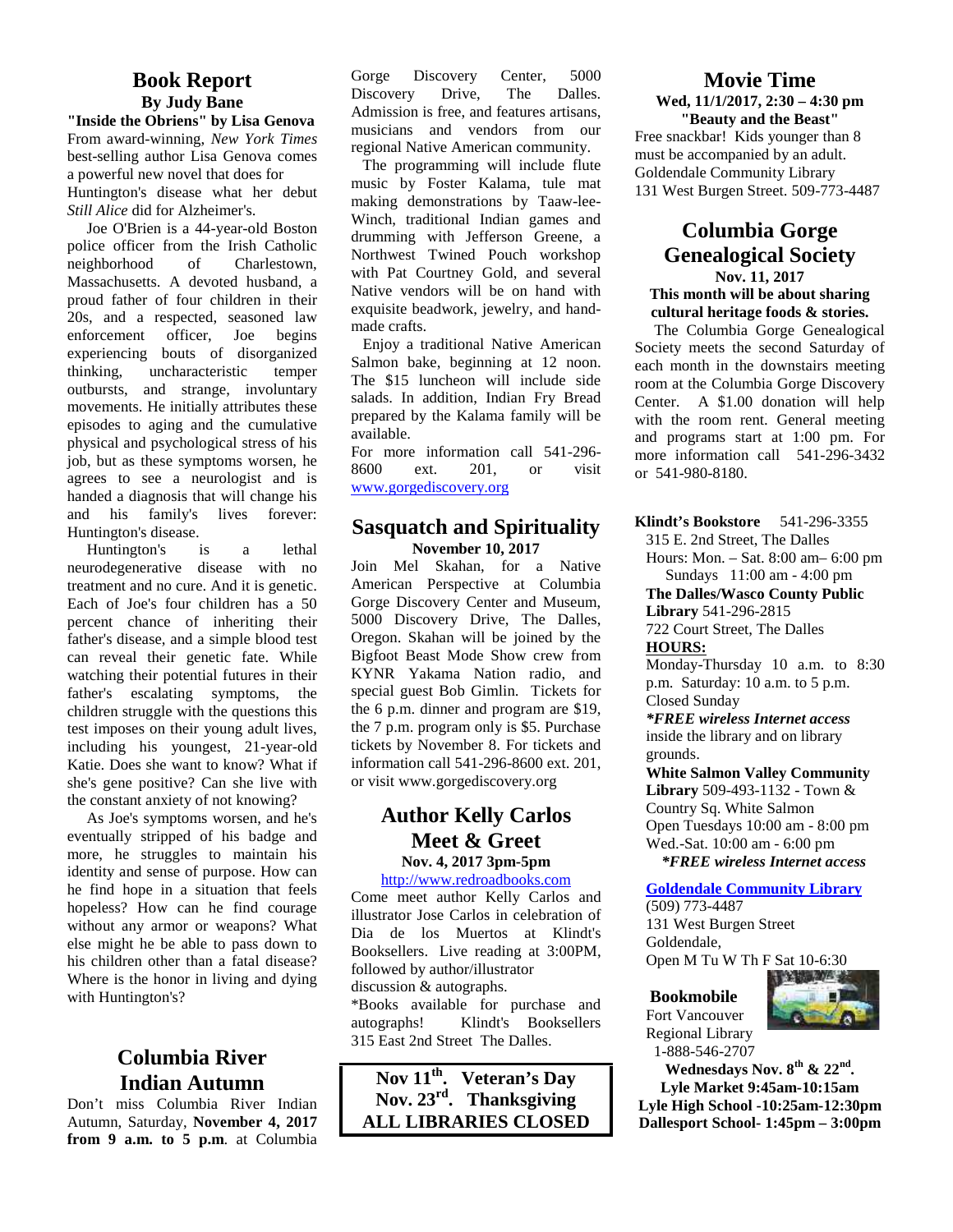# **Community Council Corner**

By P.J. Sisseck

Council Report for October 12, 2017 Commissioner Dave Sauter came to present his yearly update on the workings of the Board of County Commissioners. As in every October, the county budget of  $+/-$  \$45 Million dollars is being stretched every direction that is possible. The proposed figures should be out by now on the County website at

#### www.klickitatcounty.org.

Public comment is being accepted.

About 50% of the county budget is now dedicated to roads, for maintenance and operations. Due to projections of another hard winter, preparations are underway to face whatever comes along.

Questions were asked about the future of wind-generation of electricity. Roughly one third of the tax revenues supporting the county coffers do come from this source, a sort of indirect tax to the rate-payers. The current capacity for power transmission is full according to BPA, so plans are in place to begin adding to this.

Further questions about the Regional Airport, recycling, Urban Growth Boundaries, the Gun Range, future incorporation of Dallesport, Perched Wetlands, and other issues were handled quite well by Mr. Sauter. The Council gave him a vote-of-confidence (along with a reminder that we do vote).

 Please join us for the next Council meeting on **November 9th** . **7pm** at the Dallesport Community Center.

Website, www.dallesport-wa.org

## **Neighborhood Watch Meeting and Potluck. Tuesday, November 28th.,**

Church of Christ building on 6th. Potluck at 6 pm, meeting at 7pm. Doors open at 5pm. Please come down, meet your neighbors, and see how we can make this town we live in a little more safer. We look forward to seeing you all there. Call PJ at 509- 767-0044 for more information.

**All Klickitat county offices will be closed on Friday, November 10, 2017 in observance of Veterans Day.**

**K.C.F.D. #6 Dallesport/Murdock Fire Dept. Breakfast November 18th . 7-10 am Dallesport fire station All proceeds go to the Dallesport Fire Department Building Fund….. All you can eat Pancakes Endless Coffee & Juice… \$5.00 per Person**

## **Dallesport Water Dist.**

P.O. Box 131 Dallesport, WA 98617 If you have any questions regarding your water system, please feel free to contact us: Dave Griffin, DWD Manager 541-980-6756, www.dallesport-wa.org or dwdmanager@qnect.net Jana Greenfield DWD Clerk 541-980- 6514, or dallesportwater@gmail.com **Monthly meetings are held on the 2nd Wednesday of every month at 6:00pm at the Dallesport Community Center.**

## **The Patriot Award**

Volunteers Ralph Lunberg and Mary Miller representing the Employer Support for Guard and Reserve (ESGR) presented Economic Development and<br>Natural Resource Director Dave Natural Resource McClure with "The Patriot Award" as nominated by Marine Corps Staff<br>Sergeant/Economic Development Sergeant/Economic Specialist Richard Foster for the tremendous support and tremendous support and accommodation for Mr. Foster's service in the Reserve. The ESGR is a program through the Department of Defense that develops and promotes supportive work environments for Service members in the Reserve Components through outreach, recognition, and educational opportunities that increase awareness of applicable laws, and resolves employment conflicts between the Service members and their employers. Along with his application, Mr. Foster stated, "Mr. Dave McClure's active support of the military is in keeping of home the highest of traditions of our country. any the highest of traditions of our country. His level of dedication is a positive reflection of Klickitat County, both as a community, and as an employer."

# **State Parks Free Days**

 National Public Lands Day **Nov. 11** (Saturday) Veterans Day and **Nov. 24** (Friday) autumn free day.

## **Project Keep Warm**

Project Keep Warm is asking the community for homemade and store purchased hats and scarves for the children of Head Start in the Gorge and area elementary students. The hats are collected year-round and distributed each fall. Yarn to make hats and scarves and volunteers to create them are also needed. All supplies will be provided to volunteers who would like to donate time to making the items. Those interested in donating are encouraged to call Sue at 541-0298- 2937 or 541-340-9971.

#### **Get Your Home Winter Ready**

Winterize your home to extend the life of your fuel supply by insulating walls and attics, caulking and weather stripping doors and windows, and installing storm windows or covering windows with plastic

Winterize your house, barn, shed or any other structure that may provide shelter for your family, neighbors, livestock or equipment.

Clear rain gutters; repair roof leaks and cut away tree branches that could fall on a house or other structure during a storm.

Maintain heating equipment and chimneys by having them cleaned and inspected every year.

Insulate pipes with insulation or newspapers and plastic and allow faucets to drip a little during cold weather to avoid freezing; Running water, even at a trickle, helps prevent pipes from freezing.

All fuel-burning equipment should be vented to the outside and kept clear.

Keep fire extinguishers on hand and make sure everyone in your house knows how to use them.

Learn how to shut off water valves (in case a pipe bursts)

Insulate your home by installing storm windows or covering windows with plastic from the inside to keep cold air out.

#### **Carbon Monoxide Safety**

Never use a generator, grill, camp stove or other gasoline, propane, natural gas or charcoal-burning devices inside a home, garage, basement, crawlspace or

partially<br>1 area. enclosed area.<br>Locate unit Locate unit<br>away from away doors, windows and vents that could allow carbon come indoors.

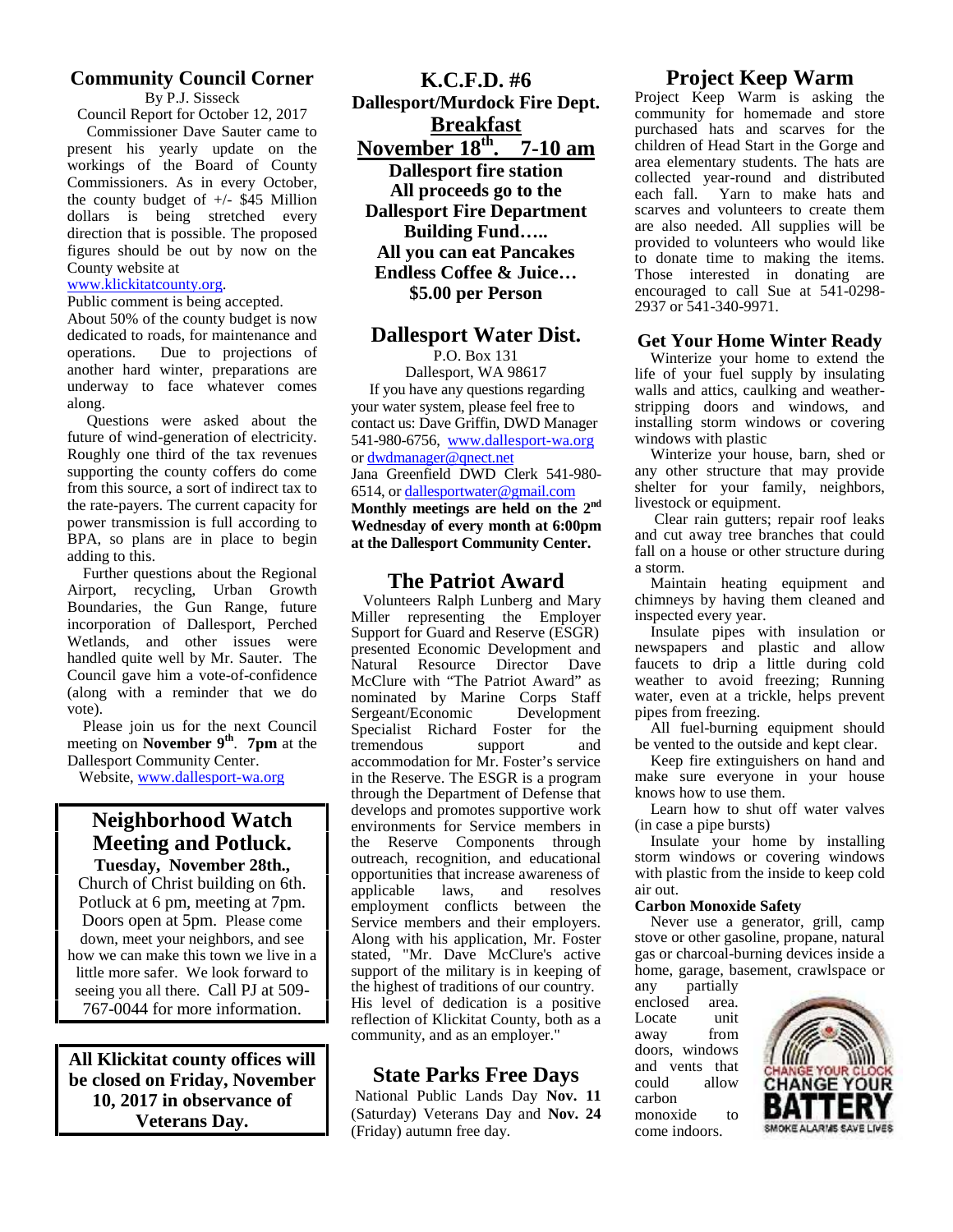## **TRIAGE**

Hello and welcome to the first of many articles of the Triage where we will discuss what is occurring at Klickitat County Emergency Medical Services District No. 1 (KCEMS District) and pre-hospital health care in our service area. Allow me to start with a little background

I am Dave Lapof, the new Manager for the EMS District. I was hired July 1, 2017 after a through process by the District Board of Directors. This was the culmination where years ago each hospital, Klickitat Valley Health and *seven y*<br>Skyline Hospital each ran their own He Skyline Hospital each ran their own ambulance service. A number of years ago Hadassah Management Services (HMS) overseen by Mark Bryan who took over the management of the ambulance operations for both hospitals as a 3rd party contractor and did an outstanding job of providing emergency pre-hospital care to the county and keeping the system running smoothly.

Following the Boards strategic planning process, the next step was to hire a manager and make the District the sole employer and operator of the system. The time line set for this is January 1, 2018 at which time KCEMS District will be the sole operator and employer of pre-hospital care across our county.

What will this mean to you? Our goal is to make it be invisible to you in the delivery of services. Virtually all of the current employees of HMS will be continuing their work as normal, as employees of the District.

We are also in the process of sending one of our ambulances up to the manufacture to be remounted. This essentially means they remove the box (module) from the old chassis and put a new chassis under it. Also with some minor modifications and electrical work we save almost \$50,000 over the cost of a new one. We hope to have this vehicle back in service by January of 2018.

You will also see us offer more community programs; CPR class for both adult and students, community first aid class and other preventive programs as it relates to our main focus of pre-hospital care and your health.

I should explain the title to this and future articles. The word triage is French for the sorting of patients according to their urgency and the need of their care.

It is in fact what your EMS crews perform on every call for service. We assess, evaluate and determine the best course of action and treatment. The woman and men of KCEMS District do

this efficiently and with the best training possible.

We will keep you informed of other developments and changes as we move forward to provide you the best service with the resources at our disposal.

#### *Dave*

*Dave Lapof, has been involved in emergency services since 1988, starting his career as a volunteer on Lummi Island in Whatcom County, and served 20 years as a volunteer firefighter in both Washington and Oregon, before becoming a chief officer for the past seven years*

*He can be contacted at davelapof@gmail.com or 541-272- 1958 and encourages everyone to visit the Districts Facebook page at https://www.facebook.com/KCEMSD1/*

# **Railroads, Gorge Officials Begin Dialogue**

By Jesse Burkhardt

 Representatives of the two major railroads that operate in the Columbia River Gorge and government leaders from around the area met on Sept. 28 in an effort to bridge communication gaps amid recent controversies.

 In a "listening summit" that stretched over six hours at the Columbia Gorge Interpretive Center in Stevenson. railroad officials from Union Pacific (on the Oregon side of the Columbia River), and BNSF (on the Washington side), met with local mayors, county officials, and other community leaders to discuss a variety of issues. Nearly 40 people attended the session, which was not open to the public.

 Darren Nichols, who previously served as executive director of the Columbia River Gorge Commission, helped organize the meeting and acted as its mediator.

 "This was to get the organizational ball rolling," explained Wasco County Commissioner Rod Runyon. "I would say that there was a bit of skepticism in the room, but all in all it turned out to be as billed, a listening session."

 "The railroad officials wanted to hear from us our suggestions for better communications, and so for six hours they got to listen, and it was very interesting," said The Dalles Mayor Steve Lawrence.

 Lawrence and Runyon were among the participants, and both said they thought the gathering was positive.

 "We talked about everything A to Z, and there will be another meeting after they have reviewed all of the suggestions and complaints," Lawrence said. "I think Darren (Nichols) did a great job of saying, 'be respectful but also be clear' in what you want."

 Runyon said there was a strong representation of leaders from communities around the Gorge.

 "The meeting was conversational and well attended by a variety of local government entities from both sides of the river and several representatives from the Tribes," Runyon said. "The meeting appeared to be the beginning of a dialogue."

 According to Runyon, all the participants were specifically invited. Those attending had their concerns written down and placed on large sheets of papers that were taped to the walls.

 "Those questions may form the structure of a future meeting, if this format continues," Runyon said.

Lawrence presented two key issues he wanted railroad officials to address: the odors from the AmeriTies tie plant in The Dalles, and safety concerning hazardous shipments through the Gorge.

 "One of the things I brought up again was this issue with the tie plant," Lawrence said. "The plant says the minute the ties hit the ground, they belong to the railroad and they can't move them until the railroad wants to. So I said again, why don't you find a place to get them out of here instead of having them sitting in the sun?"

Lawrence tied his question about the safety of transporting hazardous materials to the Union Pacific oil train derailment in Mosier in June 2016.

 "We learned during the Mosier experience that when you have an oil fire like that, you can't just put foam on it to put it out, you have to put water on it first to cool it off or the foam will not work," Lawrence explained. "OK, that's great when you're in Mosier, Hood River, or The Dalles where you have access to water, but tell me what you're going to do if you're halfway between Hood River and Cascade Locks. I want to know where your water is; I want to know your response time; I want to know where your foam is; I want to know what your plan is." According to Lawrence, railroad officials will schedule another meeting later this year to address questions and concerns raised at the initial meeting.

 "We'll see what they come back with," Lawrence said. "One of the things they said at the end of the meeting I thought was interesting – 'a lot of these problems are solvable.'"

*Reprinted with permission from the White Salmon Enterprise.*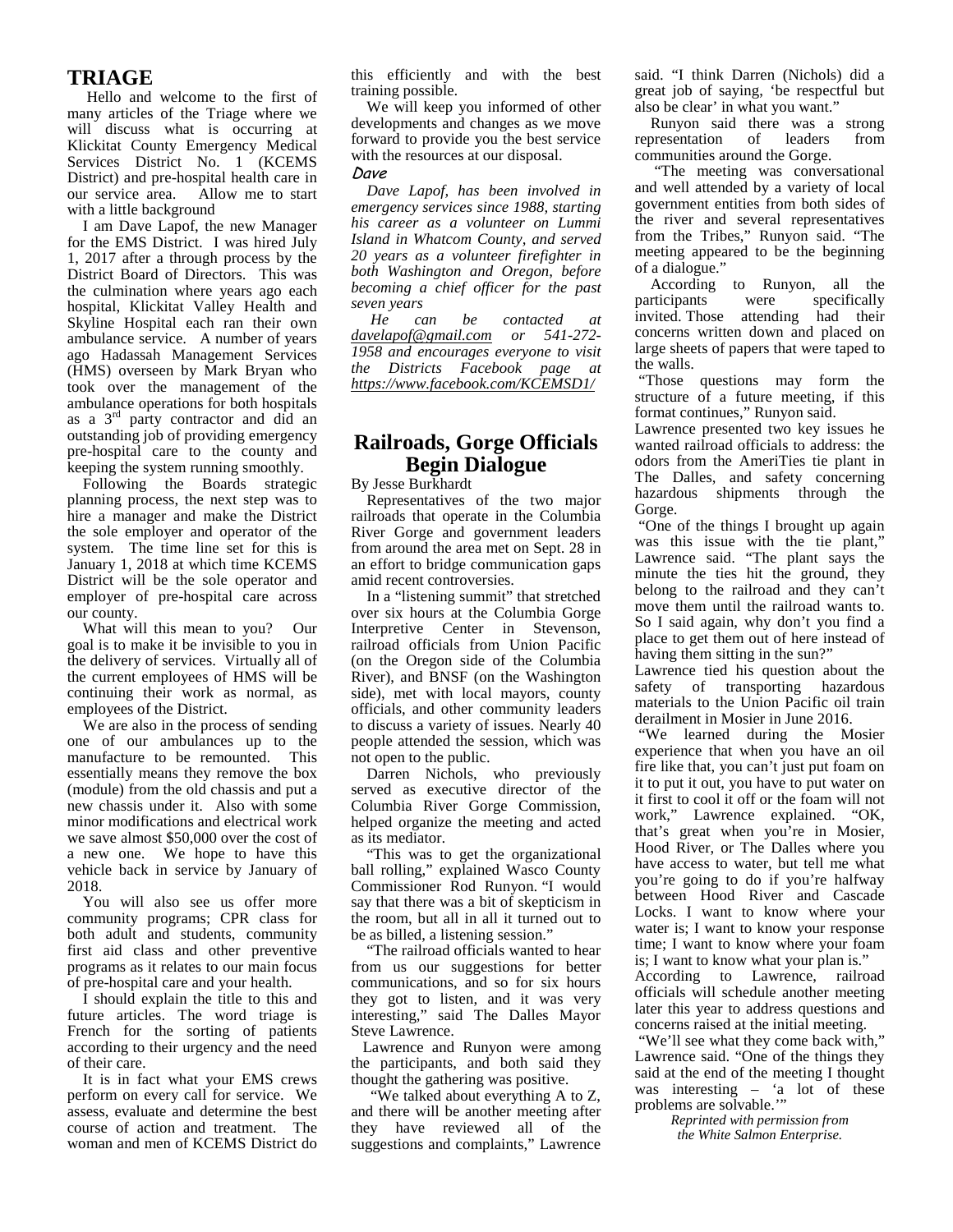

For the latest information on Lyle School District, visit the website for the school district. **http://www.lyleschools.org**

# **Veterans Day Celebration**

**November 6th .**

Lyle School District is excited to celebrate and honor our Nation's Veterans with two live rock concerts featuring "Full Metal Racket." The band will be featured in a district-wide concert at 2pm on Monday, November  $6^{\text{th}}$ .

 Later that evening, at 6pm, "Full Metal Racket" will take the stage again to offer a free concert, in honor of our Veteran's, in Titus Gymnasium at Lyle High School. This evening concert is open to the public. Invite your friends and neighbors throughout the Gorge and come together for an amazing evening of music in honor of all of our US Veterans!

# **Please Take Our Student and Parent Survey**

https://www.research.net/r/lyleschools-parent-2017

Starting Monday, October 23, we're asking parents and students to take a survey about our overall school campus environment. It's called the Educational Effectiveness Survey (EES) and it will provide our staff and leadership valuable information and feedback about our school environment. We plan to use the data to help shape our district, team and individual goals. You can take the survey here.

# **Klickitat & Lyle Against Substance Abuse Coalition Updates**

If you are 18 or over please take a moment to complete our community survey and help us learn how we can best serve our community. The information we get from our community survey helps us select programs, strategies, and services



that are the best fit for our community. Our survey is available online at:<br> **ARAINSTANCE** https://www.surveymonkey.com/r/KLKLON2017 Please only take the survey one time per person.

Our next coalition meeting is on **Wednesday, November 15<sup>th</sup>** from  $5 - 6:30$  at the **Klickitat Community Center.** All are welcome!!

*Working together to build a healthy community with opportunities for youth and families of every background to thrive in an alcohol and drug-free environment.*

# **KLASAC**

**(Klickitat, Lyle Against Substance Abuse Coalition) November 15th . 5 - 6:30 pm** Meets the 3rd Wed of each month. Alternates between Klickitat and Lyle

**The Library Bookmobile Winter Hours Wednesdays Nov. 8 th & 22 nd . Lyle Market 9:45am-10:15am Lyle High School -10:25am-12:30pm Dallesport School- 1:45pm – 3:00pm**

**Dallesport PTO Meeting Tue, November 7th .. 2:45pm – 3:45pm Monthly on the first Tuesday School Board meetings will be held @ 6pm on the fourth Tuesday November 28, 2017**

 *Support your school and attend a meeting.*

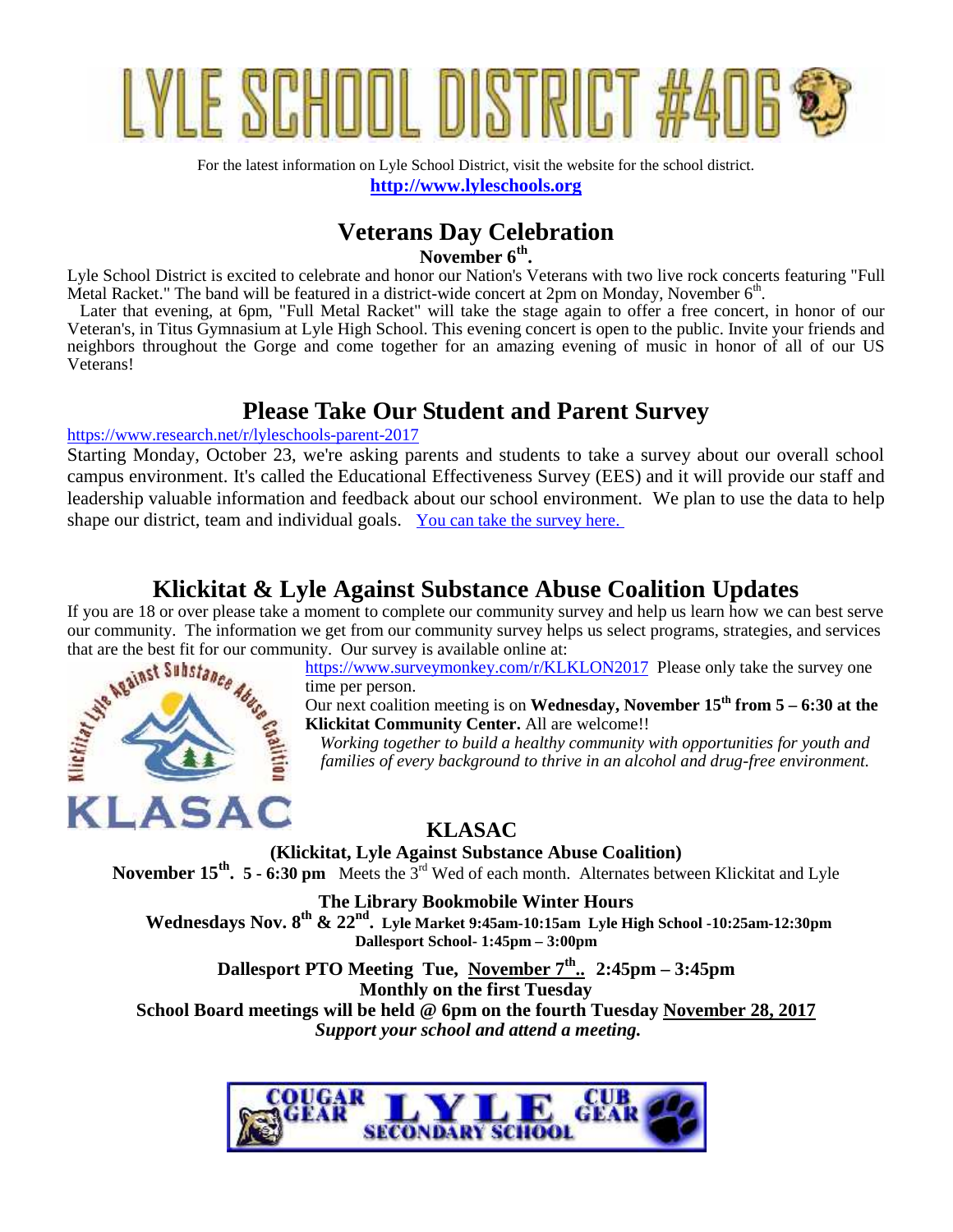

# **Veteran's Day Parade Saturday, November 11, 2017**

*Parade* will begin at 11am, at Sixth and Webber Streets, then proceed through downtown *The Dalles*.

#### **Grand Opening - Columbia Gorge Veterans Museum Nov. 11, 2017 2:00 PM - 4:00 PM**

Ribbon cutting at  $2:30 \text{pm}$   $0 \text{cm}$  rist After a visit to the museum, join the Legion next door for a family spaghetti feed! 203 East 2nd Street The Dalles.

# **Maryhill Museum**

**Day of the Dead Celebration**

**Saturday, Nov. 4, 2017 | 1 to 4 p.m.** Remember and rejoice our family members, past, present and future, while we also celebrate the end of Maryhill's season. Join us for a slice of cake, art-making and learning about this important Mexican holiday. **Free Day at Maryhill**

**Saturday, Nov. 4, 2017 | 1 to 4 p.m.**

Admission is free for all today in honor and in memory of Patricia A. Perry, who passed away in August. Pat worked at Maryhill for many years as the museum's operations manager and later the museum store manager.

#### **Closing Celebration**

**Saturday & Sunday, Nov. 11-12, 2017** Join us to celebrate the conclusion of the 2017 season at Maryhill and to LEND A HELPING HAND to food banks in Klickitat County. For every two non-perishable food items that you

contribute at Maryhill on this final weekend, you will receive one free museum admission.

A special thank you to our regional firefighters, who will receive FREE ADMISSION all weekend.

#### **Veterans Day at Maryhill**

Maryhill salutes veterans and active military by offering free admission to both groups every Veterans Day. The English handbell choir of Hood River Valley Christian Church, Directed by Mary Anne Parrett, will play Honor Bells in the M.J. Murdock Charitable Trust Education Center at 11 a.m., followed by America the Beautiful and a few other honorific songs.

Members will also enjoy a double<br>iscount (20%) in the Museum Store Thanksgiving Dinner discount (20%) in the Museum Store throughout the month of November. Our way of saying THANKS! Not a member? <u>Join today!</u> Enjoy free St. Mary's<br>admission invitations to special events everyone. admission, invitations to special events, a discounts in the museum shop and cafe, and more!

# **Granada Theatre Opening Night Gala!**

**Friday Nov.10th. 7:00 PM - 10:00 PM Admission: \$59/person Saturday**

**Nov. 11th. 7:00 PM - 10:00 PM** A night filled with JOHNNY CASH & ELVIS! Out of Nashville, Steven Kent & his band will bring it all on stage for our first concert! Let's PARTY! **Admission: \$25.00,----- Veterans FREE Admission to this concert!**

#### **Afterglow Aerial Arts At Granada Theatre Nov. 12th. 12:00 pm - 2:00pm**

This will amaze you on and off the ground with the greatest of ease. They also incorporate children performers in their act to inspire young people to challenge themselves in a most unique expression of art through body mechanics. Kids will love this show! **Admission: Children 10 & Under - \$10.00 Adults - \$25.00**

http://www.granadatheatrethedalles.com/ index.html or call 815-993-6585

 Grand opening of the Granada Theatre. Evening filled with 12 different types of acts from music to video to aerial act and so many surprises. Visit our newly published website at:

#### www.granadatheatrethedalles.com and

bookmark us for easy checkbacks on future events. Tickets ON SALE on our website, over the phone and in person. 221 East 2nd Street The Dalles.

#### **Columbia Cinemas Food Drive Sat. Nov. 4, 2017 The Lego Batman Movie**

Admission is your donation of Non perishable food. Doors open at 8:15am. Movie stats at 9:00am.



# Community

#### **Nov. 23, 2017 12 – 3pm**

St. Mary's Academy The Dalles. Free for Donations accepted. Volunteers needed Monday Nov. 20<sup>th</sup>. thru Thurs. Nov. 23rd . Please call 541- 296-6417 if you can help or if you would like dinner delivered to your home.

Don't spend Thanksgiving alone. Everyone is welcome. Bring the family. Pies or any deserts are needed and can be delivered between 10am and 12pm on Thursday.



## **Starlight Parade and Community Tree-Lighting Ceremony November 24, 2017 4pm to 10pm**

http://www.thedalleschamber.com The Starlight Parade starts at 6:00pm at the corner of West 6th and Webber St. The 2017 theme **is "Once Upon a Winter Wonderland"**. Join us at the Chamber after the Parade for the Annual Community Tree-Lighting Ceremony and some hot chocolate or coffee. Don't forget the photo session with Santa inside the Chamber! Parade downtown The Dalles. Tree Lighting Ceremony: at the Chamber, 404 W. 2nd. The Dalles.

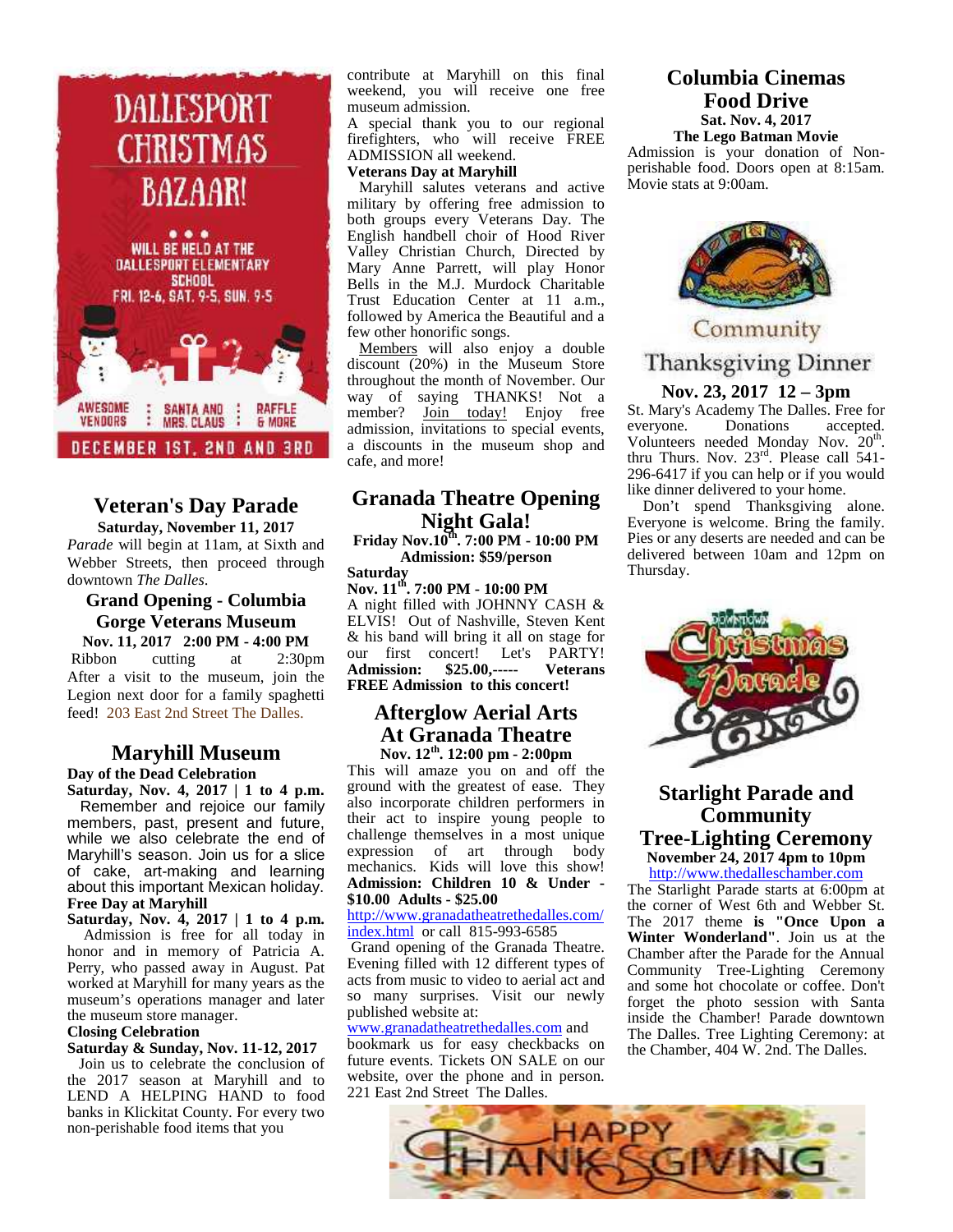# **Dallesport-Murdock Community Calendar**<br>Dallesport-Murdock Fire Dept. KCFD#6 Dallesport-Murdock Community Cour

**630 Central Ave. P.O. Box 215 767-1252 136 6th Ave. P.O. Box 8**

**Dallesport-Murdock Community Council**<br>136 6<sup>th</sup> Ave. P.O. Box 8

**Post Office hours are 8am-2pm M-FSat. 7:30am-11:00 for package pick up only Phone 767-1577**

| <b>November 2017</b>                                                                                                                               |                                                                                                                   |                                                                                                          |                                                                                                                                                            |                                                  |                                                                         |                                                                                                                                         |  |  |  |
|----------------------------------------------------------------------------------------------------------------------------------------------------|-------------------------------------------------------------------------------------------------------------------|----------------------------------------------------------------------------------------------------------|------------------------------------------------------------------------------------------------------------------------------------------------------------|--------------------------------------------------|-------------------------------------------------------------------------|-----------------------------------------------------------------------------------------------------------------------------------------|--|--|--|
| <b>Sun</b>                                                                                                                                         | <b>Mon</b>                                                                                                        | <b>Tue</b>                                                                                               | <b>Wed</b>                                                                                                                                                 | <b>Thu</b>                                       | Fri                                                                     | <b>Sat</b>                                                                                                                              |  |  |  |
| AA Meetings<br><b>Wednesdays and</b><br><b>Sundays at 7pm</b><br>in the<br><b>Lyle School</b><br>Library 625<br><b>Keasey Ave.</b><br>360-870-3321 |                                                                                                                   |                                                                                                          | 1                                                                                                                                                          | 12                                               | 3<br><b>Senior</b><br><b>Advisory</b><br><b>Meeting</b><br>10:30am-12pm | 4<br><b>Pancake</b><br><b>Breakfast/</b><br><b>Christmas</b><br><b>Food Box</b><br><b>Project</b><br><b>Donations;</b><br>7:00 to 10:00 |  |  |  |
| 5<br><b>Daylight Saving</b><br><b>Time Ends</b>                                                                                                    | 6<br><b>Lyle Lions Club</b><br>mtg. Potluck at<br>6:00 pm.<br><b>Meeting</b><br>at 6:30 pm.<br>$(509)$ 365-2921   | <b>Senior Lunch</b><br><b>Lyle 11:30am</b><br><b>Election Day</b>                                        | l8<br>Fire Dist. Biz<br>Meet 6pm<br><b>Commissioners</b><br>Meet 7pm<br><b>Water Dist.</b><br>Meet 6pm<br><b>Bookmobile</b><br>Times on 22 <sup>nd</sup> . | 19<br>Community<br>Council<br><b>Meeting 7pm</b> | 10                                                                      | 11<br><b>Veterans Day</b>                                                                                                               |  |  |  |
| 12                                                                                                                                                 | 13                                                                                                                | 14<br><b>Senior Lunch</b><br><b>Lyle 11:30am</b>                                                         | 15                                                                                                                                                         | 16                                               | 17<br><b>Airport Board</b><br><b>Meeting 7am</b><br>@Airport            | 18<br><b>Fire Dist</b><br><b>Breakfast</b><br><b>Fundraiser</b><br>@ Fire Hall<br>7-10am                                                |  |  |  |
| 19                                                                                                                                                 | 20<br><b>Lyle Lions Club</b><br>mtg. Potluck at<br>6:00 pm.<br><b>Meeting at</b><br>6:30 pm.<br>$(509)$ 365-2921. | 21<br><b>Senior Lunch</b><br><b>Lyle 11:30am</b>                                                         | 22<br><b>Bookmobile</b><br><b>Lyle Market</b><br>9:45am-10:15am<br>Lyle Hi School -<br>10:25am12:30pm<br><b>Dallesport</b><br>1:45pm 3:00pm                | 23<br><b>Thanksgiving</b>                        | 24                                                                      | 25                                                                                                                                      |  |  |  |
| 26                                                                                                                                                 | 27                                                                                                                | 28<br><b>Senior Lunch</b><br><b>Lyle 11:30am</b><br>Neighborhood<br>Watch<br>6pm Potluck<br>7pm Meeting. | 29                                                                                                                                                         | 30                                               |                                                                         | Lyle Lions Club 509-365-2921<br><b>Volunteer Firefighters meet</b><br><b>Tuesdays 6pm</b><br><b>Dallesport Fire Hall</b>                |  |  |  |